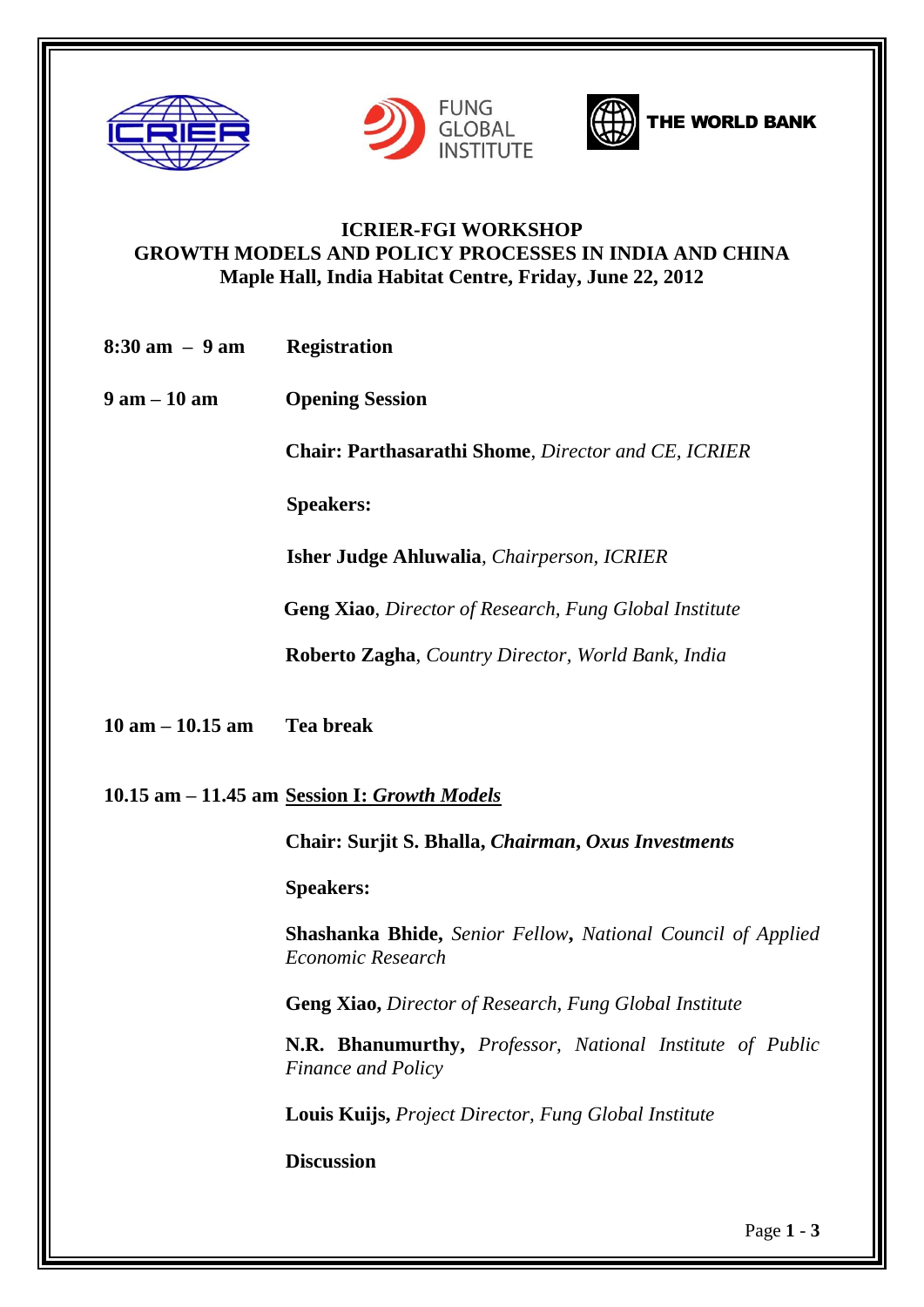| 11.45 am – 1.15 pm Session II: Policy Processes |  |  |
|-------------------------------------------------|--|--|
|                                                 |  |  |

**Chair: Pronab Sen,** *Principal Adviser***,** *Planning Commission* **Speakers:**

**Geng Xiao,** *Director of Research, Fung Global Institute*

**Rajat Kathuria,** *External Consultant, Indian Council for Research on International Economic Relations*

**Louis Kuijs,** *Project Director, Fung Global Institute*

**Uri Dadush,** *Director, Carnegie Endowment's International Economics Program* 

**Discussion**

**1.15 am – 2.15 pm Lunch**

**2.15 pm – 3.45 pm Session III:** *Agriculture*

**Chair: Ashok Gulati,** *Chairman, Commission for Agricultural Costs and Prices*

**Speakers:**

**Uma Lele,** *Independent Scholar*.

**Ramesh Chand,** *Director, National Centre for Agricultural Economics and Policy Research (NCAP)*

**Mohammed Saqib,** *Secretary General, India China Cultural and Economic Centre (ICEC)*

**Discussion** 

**3.45 pm – 4 pm Tea break**